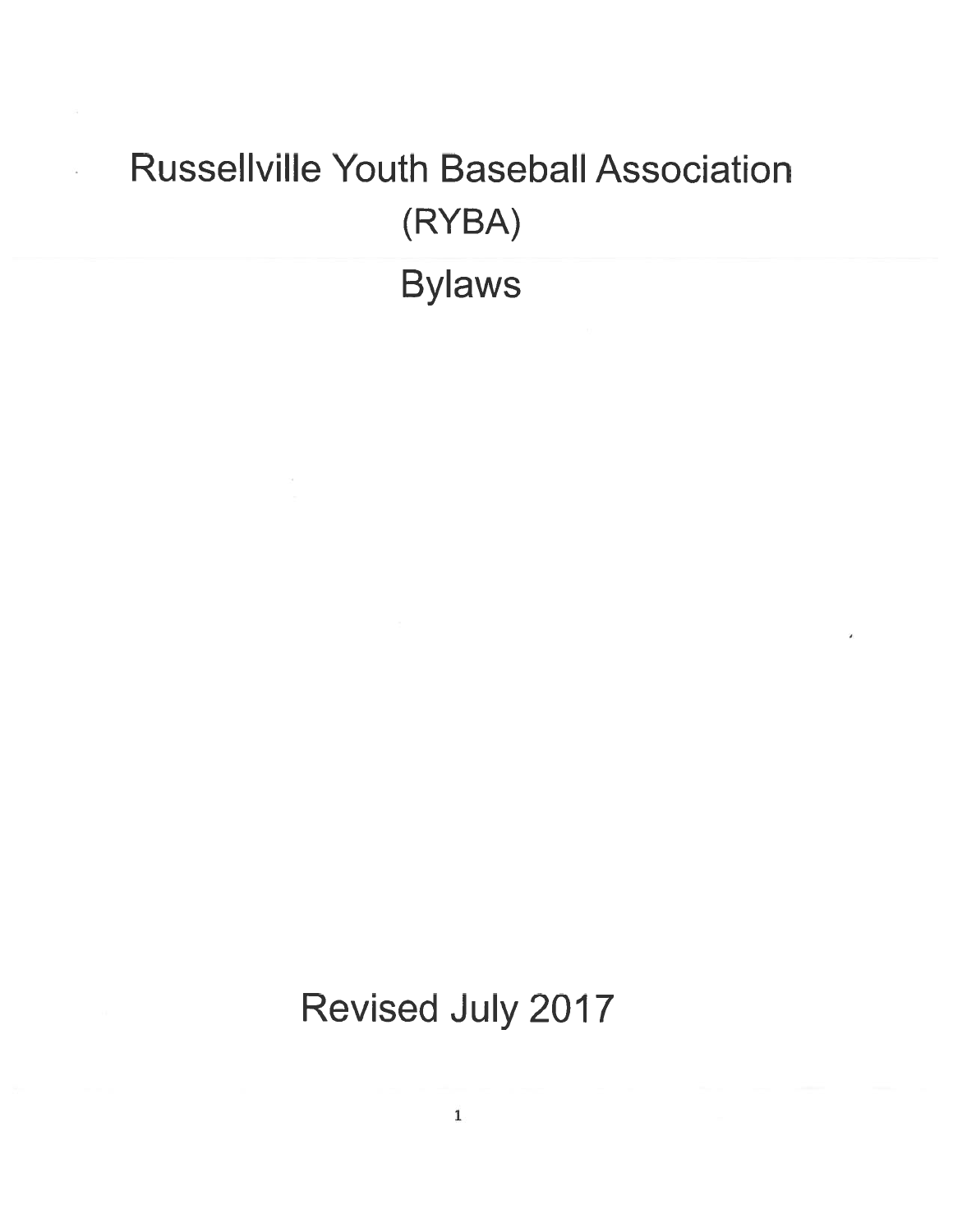# Russeilville Youth Baseball

## Bylaws

## Article I: Namç Purpose and Nature of Organization

The organization is known as Russeliville Youth Baseball (known for purposes of this document as organization" or as"RYBA') and is <sup>a</sup> nonprofit organization.

The organization exists exclusively for charitable and educational purpose

# Article II: Mission Statement and Objectives

RYBA's mission is to promote the growth of baseball at all levels of competition for the Russellville community. The development of sportsmanship, teamwork, honesty, courage, respec<sup>t</sup> for authority,and <sup>p</sup>hysical fitness are the organization's priorities In order to accomplish this mission, we seek to attain the following objectives:

- $\Box$  To govern the league in a manner that puts the development of our players, as both athletes and persons, above other considerations.
- $\Box$  To provide our players with volunteer coaches who work with players of all ability levels and who remember that development of exceptional athletic skills and winning games is secondary to the development of <sup>p</sup>layers and to providing our <sup>p</sup>layers with positive examples and <sup>a</sup> positive baseball experience.
- $\Box$  To provide our players with volunteer coaches who seek to teach those players the rules of the game along with proper baseball fundamentals.

# Article Ill: League Membership

Player members: Any child meeting the age requirements for one of RYBA's leagues is eligible for active player membership.

General members: General members of RYBA include, but are not necessarily limited to:

- $\Box$  Parents and guardians of player members.
- $\Box$  Coaches of teams participating in RYBA leagues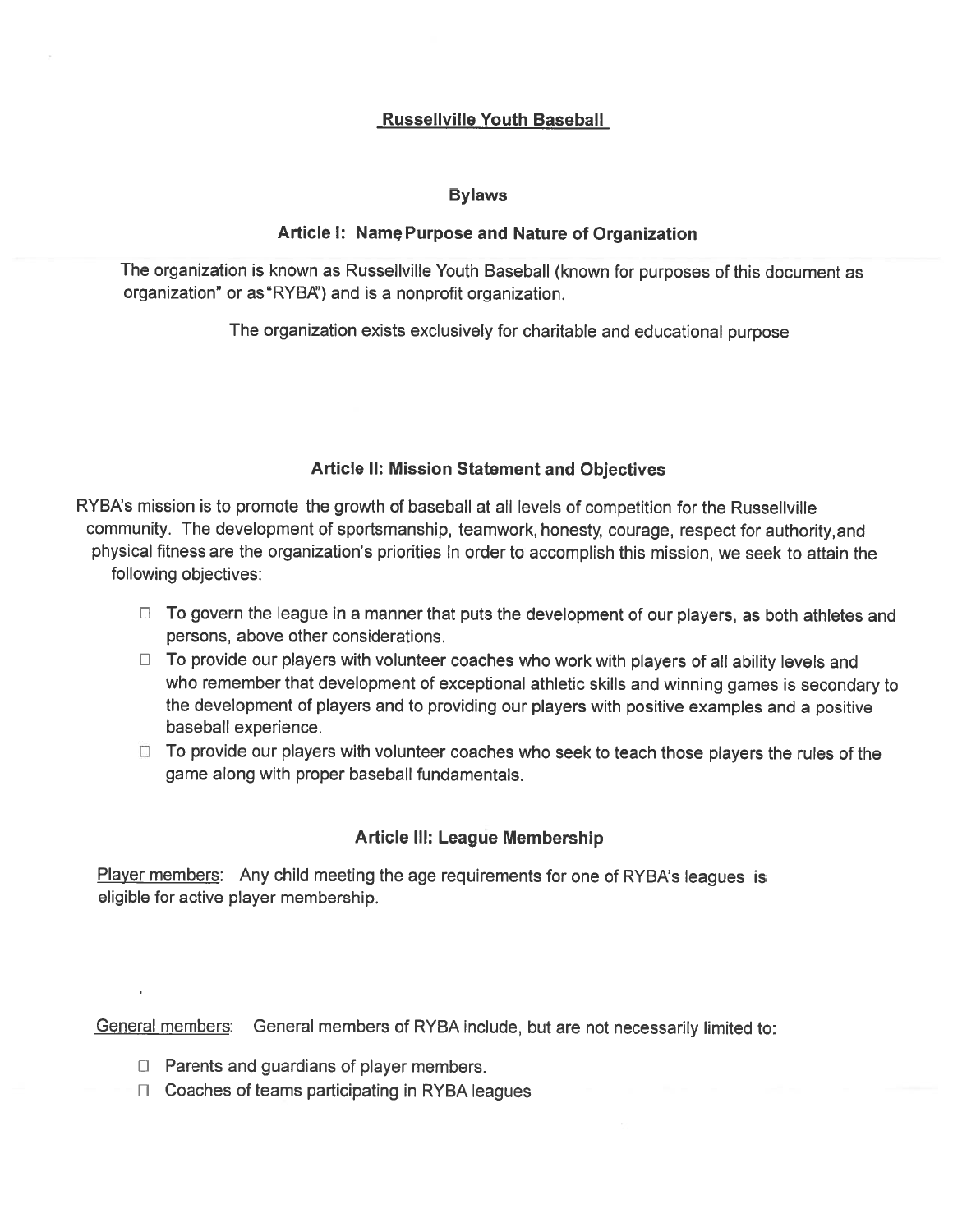### Members of RYBA's Board of Directors

RYBA Board members or umpires have the authority to eject any member from any RYBA event. The umpire or RYBA Board member who ejects any member from any event shall notify the commissioner of the appropriate league if the ejection occurs at <sup>a</sup> game or the RYBA Board of Directors if the ejection occurs at any other event. Any member who is ejected from any RYBA event (including but not limited to RYBA games) shall be suspended for at least one game. The RYBA Executive Committee may impose <sup>a</sup> lengthier suspension for any such incident after considering factors including but not limited to the nature of the reason for the ejection and any previous ejections of the same member.

The Executive Committee may, by <sup>a</sup> simple majority vote (see requirements for <sup>a</sup> vote in Article IV below), may suspend, expel, or terminate the membership of any member of RYBA whenever, in its judgment, such action serves RYBA's best interest. Any such action taken by the Board of Directors shall be justifiable, without prejudice, and with cause. Before any such action, the following provisions shall be observed:

The member in question shall be contacted and notified of alleged charges by the league commissioner and /or a member of the RYBA Executive Committee <sup>A</sup> preparation and precautionary period of not less than 72 hours from the time of notification until the time and date set for hearing shall occur. The hearing shall include the commissioner(s) of any league(s) involved, the RYBA Executive Committee and any persons invited by the RYBA Executive Committee. If the heating involves <sup>a</sup> minor under the age of <sup>18</sup> years (as of the date of the hearing) that minor's parents or legal guardian shall be advised of and allowed to participate in such hearing.

## Article IV: Government

Board of Directors: The Board of Directors shall govern the league.The Board of Directors shall be comprised of the following members:

Officers: President Vice-President/ Player Agent **Secretary Treasurer** 

OtherDirectors:

Division <sup>1</sup> (4-6 Year Old) League Commissioner Division <sup>2</sup> (6-7 Year Old) League Commissioner Division 3 (8 Year Old) League Commissioner Division <sup>4</sup> (9 & 10 Year Old) League Commissioner Division 5 (11 & <sup>12</sup> Year Old League Commissioner Division <sup>6</sup> (13 & <sup>14</sup> Year Old) League Commissioner Equipment and Uniforms Director Fundraising / Sponsorship Director Tournament Director Umpire/ Field Crew Coordinator Concession Director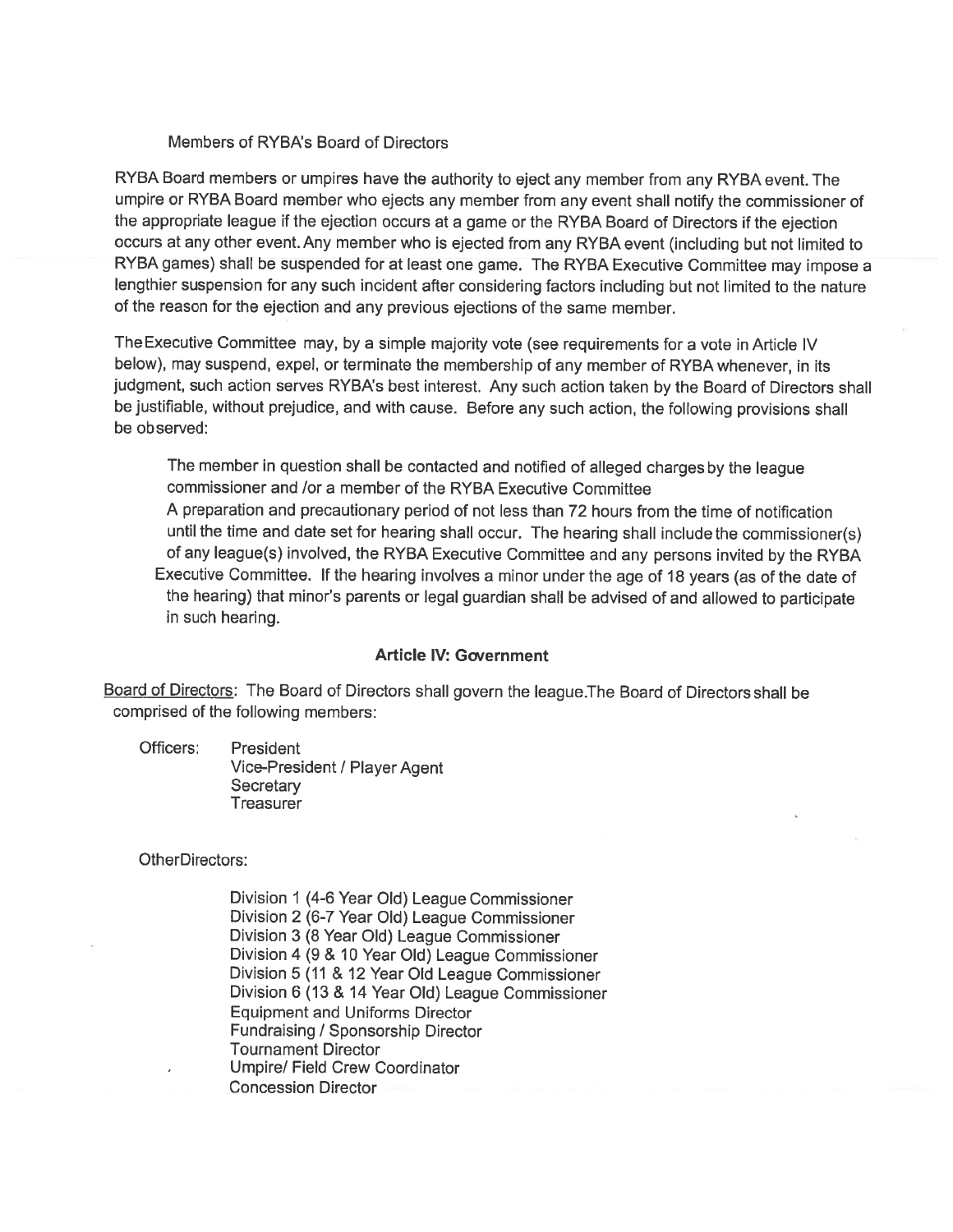Executive Committee: The Executive Committee shall be comprised of the following officers:

President Vice-President **Secretary Treasurer** 

Board nominations: RYBA shall make public notice of all open Board positions not less than <sup>10</sup> days prior to the regularly scheduled July Board meeting.The President shall nominate candidates for Board positions. On an annual basis, the President shall presen<sup>t</sup> <sup>a</sup> list of nominees for positions to the Board at the regularly scheduled July Board meeting. If <sup>a</sup> vacancy in <sup>a</sup> Board position occurs at any other time during the year, the President shall nominate one or more candidates to fill the vacancy and shall presen<sup>t</sup> the list of nominees to the Board at <sup>a</sup> regularly scheduled or <sup>a</sup> special Board meeting. The President maypu<sup>t</sup> forth one or more candidates for each Board position. The consent of each candidate must be obtained before <sup>p</sup>lacing his or her name on the ballot.

Board elections: The Board of Directors annual elections shall occur at the regularly scheduled Board meeting in July. Elections to fill Board vacancies that occur at other times during the year may be held at any regularly scheduled or special Board meeting. In order for any election to occur, <sup>a</sup> quorum of two-thirds (2/3) of all eligible voting Board members is required. Any election involving two or more nominees shall be conducted by secret ballot. All Board election results shall be determined by simple majority votes, If no candidate in an election among more than two candidates receives <sup>a</sup> simple majority of votes cast, <sup>a</sup> 'run-off' election shall be held between the two candidates who receive the highest vote totals in the original election. Ballots in all elections shall be counted by the Secretary. If the Secretary is <sup>a</sup> candidate in any election, the ballotsfor that election, the President shall select <sup>a</sup> Board member who is not <sup>a</sup> candidate in that election to count the ballots for that election.

Terms of office:Terms of office for each position shall begin at the conclusion of the election for that position. Terms of office for all Board members, including members of the Executive Committee elected at the regularly scheduled Board meeting in July are as follows:

| l President             | Two years (2 Term Limit)  |
|-------------------------|---------------------------|
| Vice-president          | Two years (2 Term Limit)  |
| Secretary               | Two years (No Term Limit) |
| <b>Treasurer</b>        | Two years (No Term Limit) |
| All other Board members | Two years (No Term Limit) |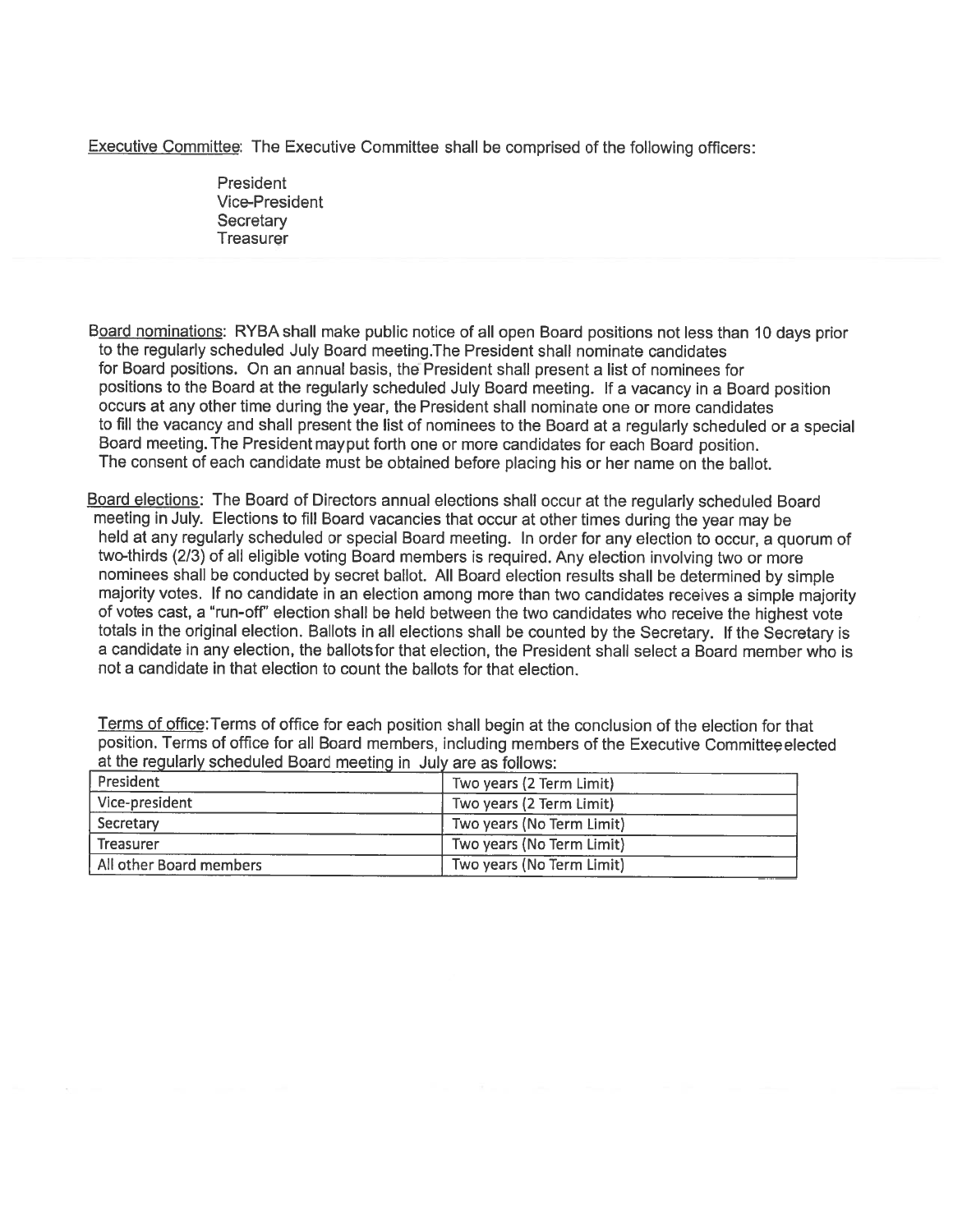Board meetings: Regular Board meetings shall be held on <sup>a</sup> monthly basis at <sup>a</sup> location to be determined by the RYBA President. The purpose of regular Board meetings shall be to conduct any administrative and financial business of RYBA.The RYBA President will notify all Board members of meeting times and locations and will issue the agenda, preferably not less than <sup>2</sup> days in advance of each regularly scheduled meeting Regular meetings shall follow the following general order / agenda:

- 1. Roll call
- 2. Approval of previous meeting's minutes / Finical Report
- 3. Reports of commissioners
- 4. Reports of other directors
- 5. Old business
- 6. New business (to include election of directors at July meeting and in other months when necessary)
- 7. Adjournment

The President may add other categories to the agenda as he or she deems necessary.

Members of the public may attend any regularly scheduled RYBA Board meeting. The dates of such meetings will be publiczed on the RYBA web site not less than two days before the meeting's scheduled date. The Board may reques<sup>t</sup> the public to leave <sup>a</sup> meeting when it votes by <sup>a</sup> two thirds majority to meet in Executive session.

Attheregularly scheduled July meeting, the Treasurer will provide <sup>a</sup> genera<sup>l</sup> repor<sup>t</sup> on RYBA's financial status and operations. This repor<sup>t</sup> should include <sup>a</sup> summary of revenues and expenses with sufficient detail to allow the reader <sup>a</sup> basic understanding of RYBA's major categories of revenues and expendituresas well as <sup>a</sup> repor<sup>t</sup> of available balances in all RYBA's bank accounts. The public notice of the regularly scheduled July meeting shall include notification that the Treasurer will make his or her annual repor<sup>t</sup> of league finances at such meeting.

The President or any group of Board members consisting of one third (1/3) of the Board of Directors, may call <sup>a</sup> special meeting. All Board members must be made aware of such <sup>a</sup> meeting. Attendance at special meetings, unless otherwise specified, is limited to members of the RYBA Board of Directors and anyone else specifically invited by the Executive Committee to attend. Any administrative or financial business of RYBA may be conducted at <sup>a</sup> special meeting.

Attendance by RYBA Board of Directors members is required at all regularly scheduled meetings. Members unable to attend <sup>a</sup> meeting for any reason should inform <sup>a</sup> member of the Executive Commitee before the meeting.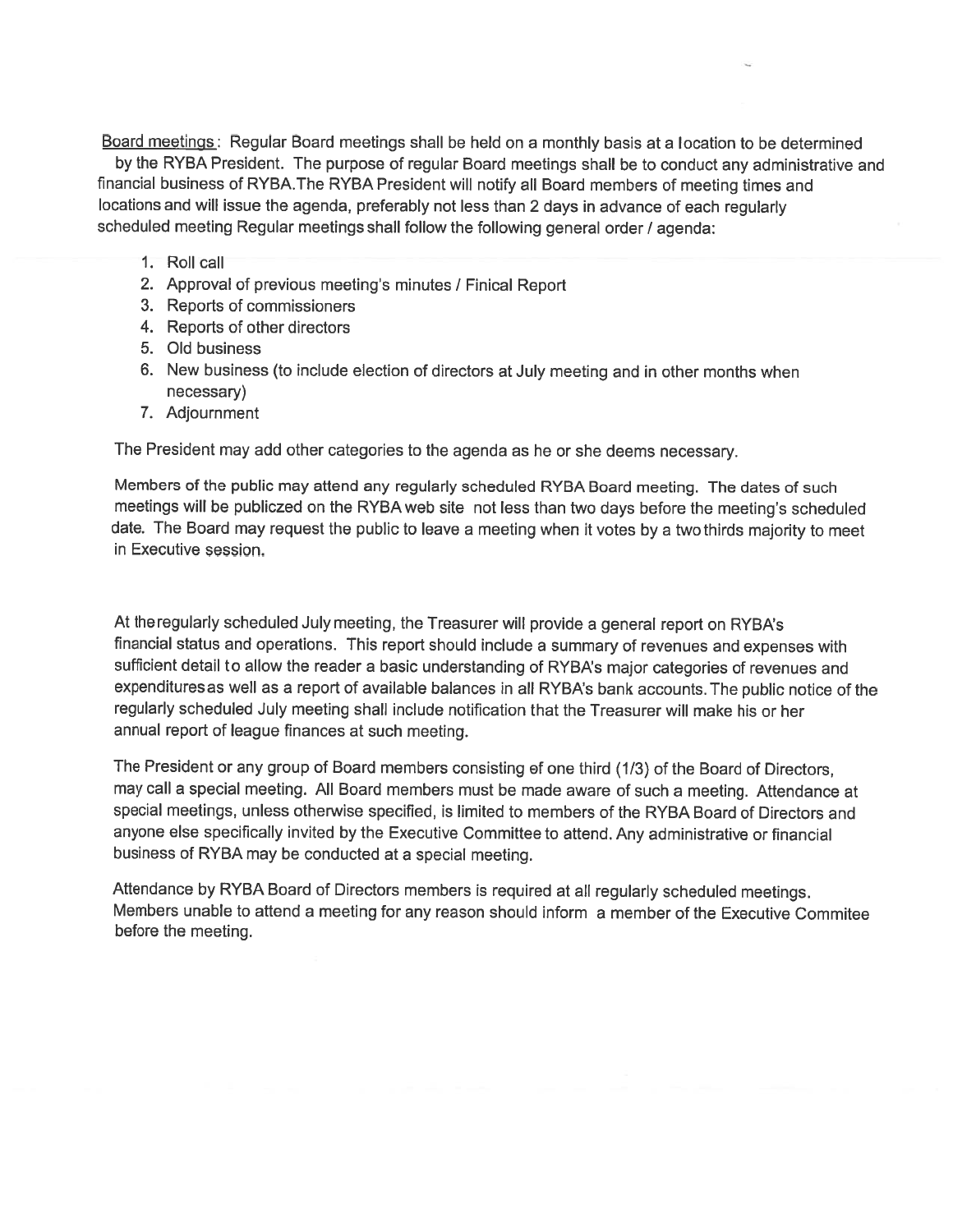Board votes: In order for any vote, other than elections of Board members, to be binding <sup>a</sup> quorum of <sup>a</sup> simple majority of eligible voting members is required. Two-thirds of eligible voting members must be presen<sup>t</sup> in order for elections to be valid. Unless otherwise specified in these bylaws, the act of <sup>a</sup> majority of eligible voting Board members shall be considered an act by the entire Board of Directors.

All votes may be conducted by voice votes. Any eligible voting Board member may call for <sup>a</sup> vote to be conducted by roll-call, rather than voice. If <sup>a</sup> voice vote is conducted, any member desiring <sup>a</sup> roll-call vote must reques<sup>t</sup> such <sup>a</sup> vote before the meeting at which the original vote was taken is adjourned.

Unless they are ineligible to vote, all Board members are considered eligible voting Board members." Board members ineligible to vote for any reason are not considered 'eligible voting Board members" for any purposes, including the determination of <sup>a</sup> quorum at any Board meeting. No voting by absentee ballot or proxy shall be allowed.

The President of RYBA shall vote only in <sup>a</sup> case of <sup>a</sup> tie vote.

Any Board member holding more than one Board position shall be entitled to only one vote. If the President holds more than one Board position, he or she shall only vote in case of <sup>a</sup> tie vote.

Board resignations: Any member of the Board may resign his or her position by notifying the Board of their resignation verbally or in writing. Such resignations are effective immediately upon such notification.

Board disciplinary actions: Any member of the Board of Directors may be removed by the Executive Board by <sup>a</sup> vote of three of the four members of the Executive Board whenever, in their judgment, the best interests of RYBA would be served by such action. Such removal must be with cause and without prejudice.

Filling open Board positions between annual elections: If a Board position becomes open before the expiration of the term associated with that position, the President may nominate <sup>a</sup> replacement to fill the position.

## Article V: Board Members' Duties

The President shall

Reside at all regular meetings of the RYBA Board of Directors Set the agenda for all regular meetings of the RYBA Board of Directors Serve as an ex officio member of all standing or ad hoc committees Act as <sup>a</sup> liaison to other organizations and agencies, including, but not limited to the Russellville Park Department, Russellville School District, and Work with RYBA legal counsel as necessary.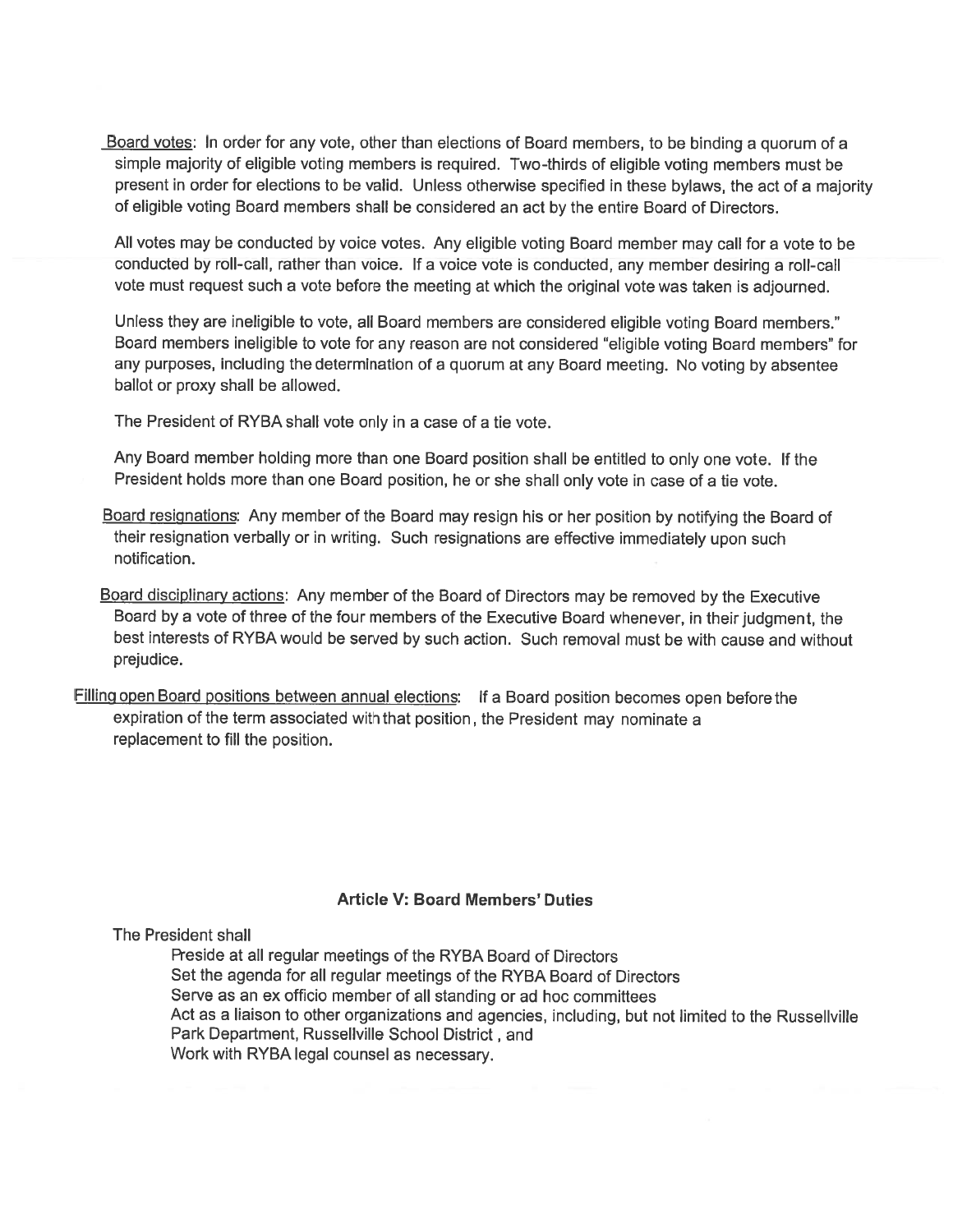With approva<sup>l</sup> of at least one other member of the Executive Committee, have authority to receive and disburse monies in the absence of the Treasurer

The order of succession, should the President leave or be dismissed from the Board, shall be as follows: Vice President, Secretary, Treasurer.

#### The Vice-President shall:

Serve as an ex officio member of all standing or ad hoc committees

Act as <sup>a</sup> liaison to other organizations and agencies, including, but not limited to the Russellville Park Department, Russeliville School Districti

Work with RYBA legal counsel as necessary.

With approva<sup>l</sup> of at least one other member of the Executive Committee, have authority to receive and disburse monies in the absence of the Treasurer

Should the Vice-President leave or be dismissed from the Board, the President shall nominate <sup>a</sup> new Vice-President and The Board confirms with <sup>a</sup> Two-Thirds vote

#### The Secretary shall:

Be responsible for keeping an accurate record (Minutes) of each regular or special meeting of the RYBA Board of Directors.

Record the results of each roll call vote and maintain <sup>a</sup> record of all Board members' attendance at meetings during each term.

Ensure that copies of RYBA's bylaws and league rules are available at each RYBA Board of Directors meeting.

In the absence of the Secretary at any meeting the President (or presiding officer) shall appoint another member of the Board of Directors to keep an accurate record (Minutes) of the meeting.

#### The Treasurer shall:

Receive and disburse all monies of RYBA

Maintain an accurate record of all RYBA financial transactions

Prepare for presentation at all regularly scheduled monthly meetings <sup>a</sup> summary of RYBA revenues and expenses on a yearto date basis as well as a report of all available balances in RYBA bank accounts

Prepare for presentation at the regularly scheduled meetings,

Such financial statements must include, at <sup>a</sup> minimum, <sup>a</sup> balance sheet as of

the most recent month end, <sup>a</sup> year-to-date income statement for the fiscal year. These financial statements should be prepare<sup>d</sup> on <sup>a</sup> comparative basis so Board members can easily compare RYBA's financial position and results to the budget and to the previous fiscal year. Pay those expenditures authorized by the Board.

Work with the Fundraising Director and Sponsorship Director in <sup>p</sup>lanning the collection of <sup>p</sup>layer dues, sponsorship fees, and fundraising monies.

The league commissioners (Division 1-6) shall act as administrators and oversee the managemen<sup>t</sup> of their leagues for both in house and tournament <sup>p</sup>lay. These duties include, but are not limited to: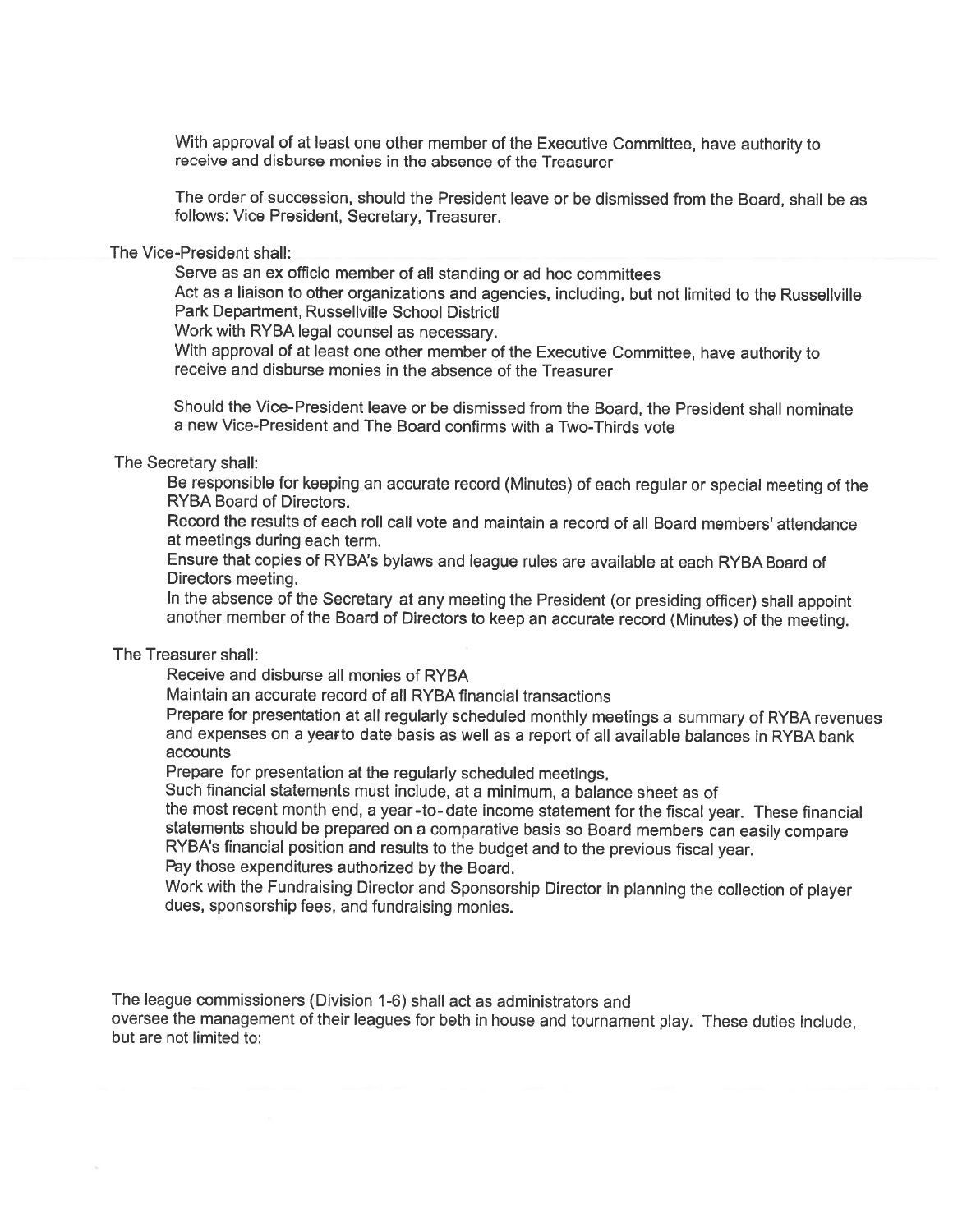Organizing <sup>p</sup>layer evaluations as well as compiling and distributing such evaluations prior to the league drafts.

Assisting in registration as necessary.

Assigning managers and assistant managers

Resolving protests.

The Equipment and Uniforms Director shall be responsible for:

Ordering, distributing, and collecting team and umpiring equipment owned by RYBA. Before ordering uniforms, the Equipment and Uniforms Director shall consult with the Board of Directors.

Working with the Treasurer and obtaining proper Board approva<sup>l</sup> for equipment, uniform, and other related expenditures.

Keqing an accurate record of all equipment owned by RYBA.

The Fundraising Director shall be responsible for coordinating and scheduling all fundraising activities during the year. In addition, the Fundraising Director, along with another Board member, shall collect funds provided by fundraising activities and remit those funds to the Treasurer. The Fundraising Director and the other Board member who collect such funds shall both sign <sup>a</sup> receipt for those funds. Such receipt shall indicate the date the funds were collected, the amount collected, and from whom the funds were collected. The person who remits such funds to the Fundraising Director shall also sign and receive <sup>a</sup> copy of such receipt.

The Sponsorship Director shall be responsible for procuring sponsorships for all RYBA teams and shall work with the Tournament Director to procure sponsorships for any tournaments hosted by RYBA.

The Tournament Director shall be responsible for coordinating all activities connected with any tournaments hosted by RYBA. In this capacity, the Tournament Director shall work with the owners of all tournament facilities, schedule tournament games, coordinate the recruitment and duties of volunteers, at the tournament(s), and trophies / awards for teams participating in the tournament(s).

The Umpire/Field Crew Coordinator shall oversee the recruitment, hiring, scheduling, and if necessary, dismissal of umpires/ Field Crew for RYBA games. He or she shall also consult with the Board of Directors as to rates of pay for RYBA umpires / Field Crew. The Umpire Coordinator shall also provide the league accurate records necessary for payroll purposes as necessary.

Concessions Director shall Maintain Inventory counts, Establish supply accounts with vendors (local, online) Set Sale prices based on desired profit margins, Organize volunteer workers/paid workers, Establish checks and balances for nightly cash collections, Ensure equipment operation/repair/cleaniness as required, Ensure board of directors knows cash in/out, Maintain all records and provide workbooks to the board.